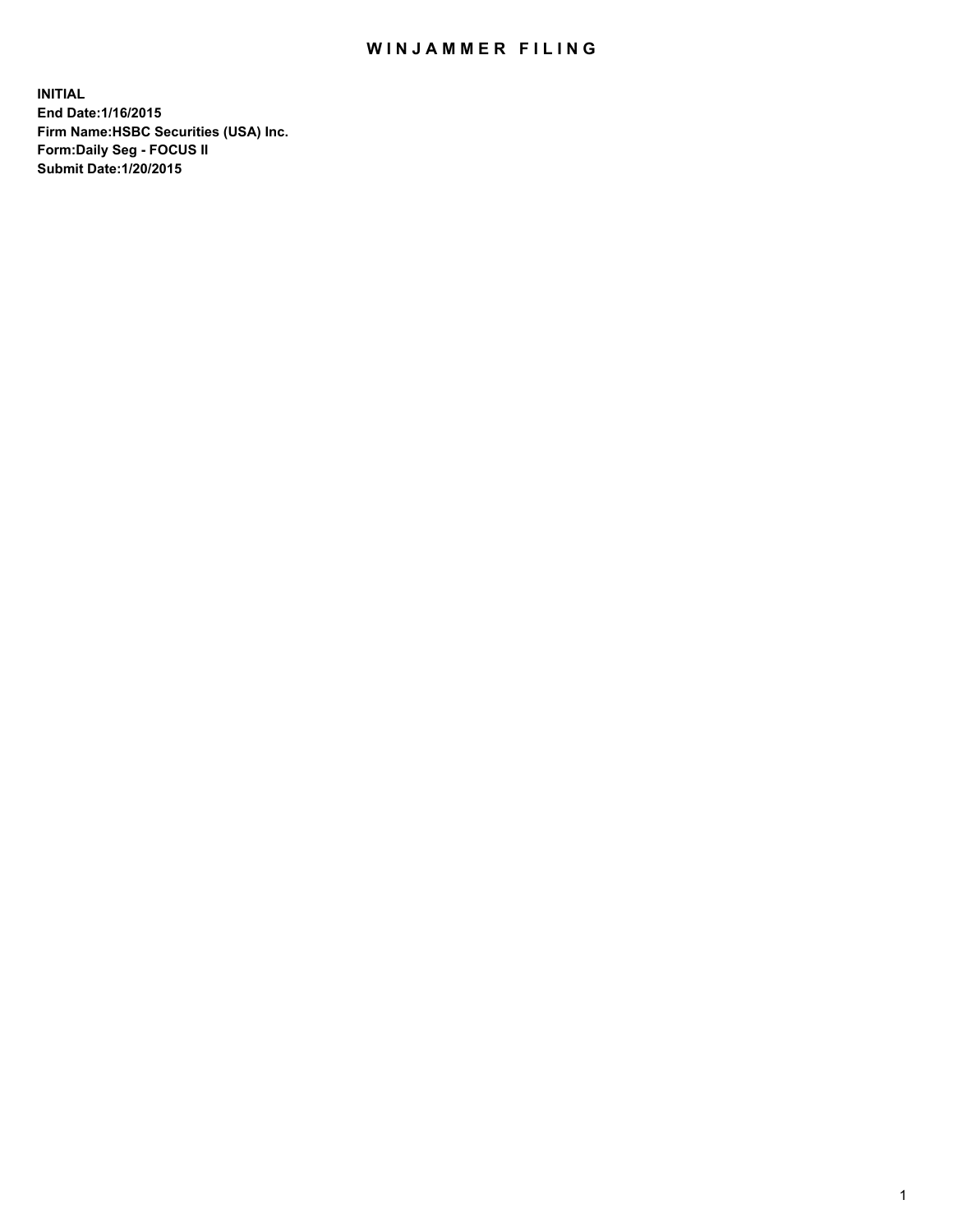## **INITIAL End Date:1/16/2015 Firm Name:HSBC Securities (USA) Inc. Form:Daily Seg - FOCUS II Submit Date:1/20/2015 Daily Segregation - Cover Page**

| Name of Company<br><b>Contact Name</b><br><b>Contact Phone Number</b><br><b>Contact Email Address</b>                                                                                                                                                                                                                          | <b>HSBC Securities (USA) Inc.</b><br><b>Steven Richardson</b><br>212-525-6445<br>steven.richardson@us.hsbc.com |
|--------------------------------------------------------------------------------------------------------------------------------------------------------------------------------------------------------------------------------------------------------------------------------------------------------------------------------|----------------------------------------------------------------------------------------------------------------|
| FCM's Customer Segregated Funds Residual Interest Target (choose one):<br>a. Minimum dollar amount: ; or<br>b. Minimum percentage of customer segregated funds required:%; or<br>c. Dollar amount range between: and; or<br>d. Percentage range of customer segregated funds required between: % and %.                        | 50,000,000<br>0 <sub>0</sub><br>0 <sub>0</sub>                                                                 |
| FCM's Customer Secured Amount Funds Residual Interest Target (choose one):<br>a. Minimum dollar amount: ; or<br>b. Minimum percentage of customer secured funds required:%; or<br>c. Dollar amount range between: and; or<br>d. Percentage range of customer secured funds required between:% and%.                            | 10,000,000<br><u>0</u><br>0 <sub>0</sub><br>0 <sub>0</sub>                                                     |
| FCM's Cleared Swaps Customer Collateral Residual Interest Target (choose one):<br>a. Minimum dollar amount: ; or<br>b. Minimum percentage of cleared swaps customer collateral required:% ; or<br>c. Dollar amount range between: and; or<br>d. Percentage range of cleared swaps customer collateral required between:% and%. | 30,000,000<br>00<br><u>00</u>                                                                                  |

Attach supporting documents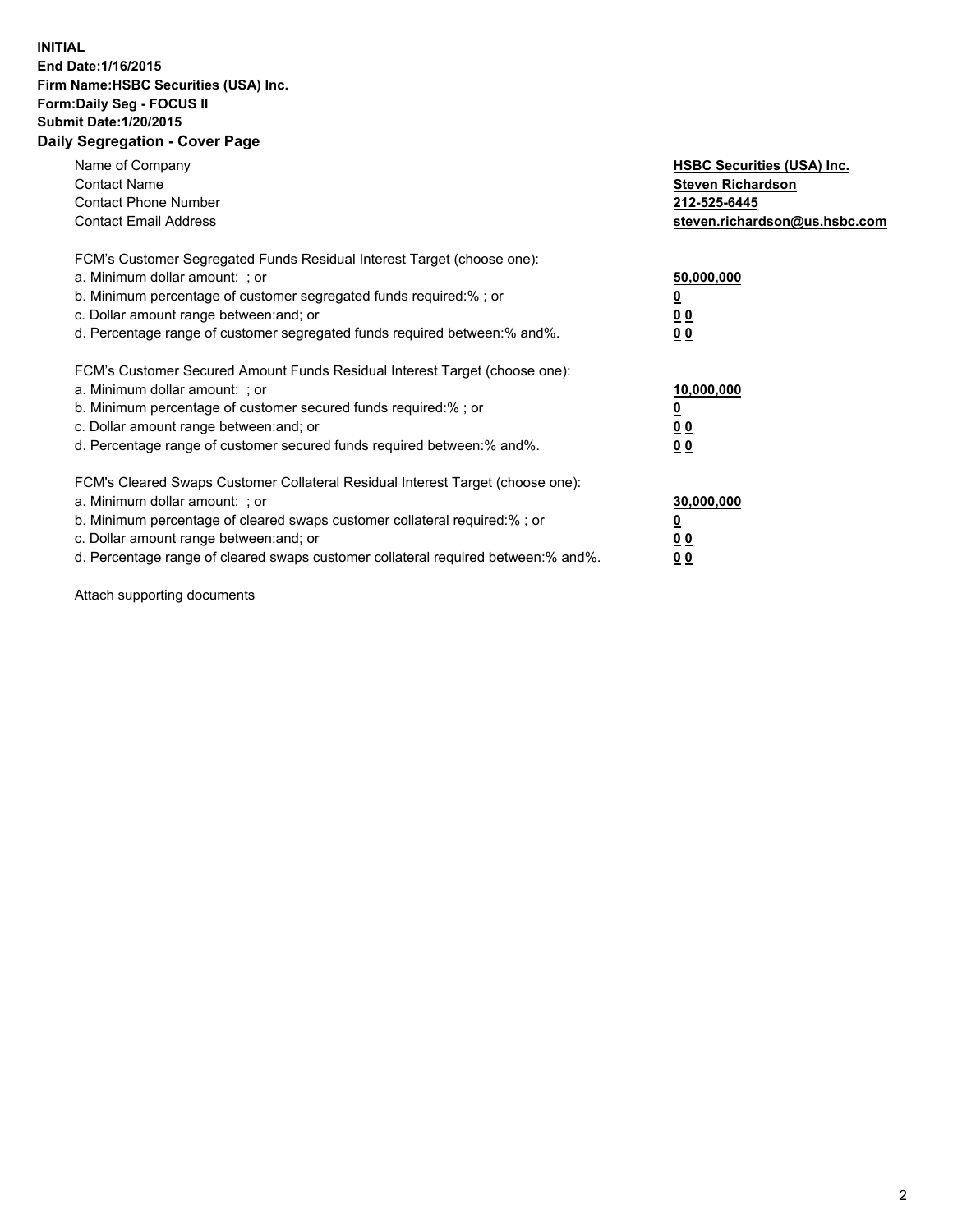**INITIAL End Date:1/16/2015 Firm Name:HSBC Securities (USA) Inc. Form:Daily Seg - FOCUS II Submit Date:1/20/2015 Daily Segregation - Secured Amounts** Foreign Futures and Foreign Options Secured Amounts Amount required to be set aside pursuant to law, rule or regulation of a foreign government or a rule of a self-regulatory organization authorized thereunder 1. Net ledger balance - Foreign Futures and Foreign Option Trading - All Customers A. Cash **80,901,975** [7315] B. Securities (at market) **33,432,327** [7317] 2. Net unrealized profit (loss) in open futures contracts traded on a foreign board of trade **18,155,559** [7325] 3. Exchange traded options a. Market value of open option contracts purchased on a foreign board of trade **0** [7335] b. Market value of open contracts granted (sold) on a foreign board of trade **0** [7337] 4. Net equity (deficit) (add lines 1. 2. and 3.) **132,489,861** [7345] 5. Account liquidating to a deficit and account with a debit balances - gross amount **2,066,515** [7351] Less: amount offset by customer owned securities **-2,022,086** [7352] **44,429** [7354] 6. Amount required to be set aside as the secured amount - Net Liquidating Equity Method (add lines 4 and 5) 7. Greater of amount required to be set aside pursuant to foreign jurisdiction (above) or line 6. FUNDS DEPOSITED IN SEPARATE REGULATION 30.7 ACCOUNTS 1. Cash in banks A. Banks located in the United States **24,545,060** [7500] B. Other banks qualified under Regulation 30.7 **0** [7520] **24,545,060** [7530] 2. Securities A. In safekeeping with banks located in the United States **78,432,327** [7540] B. In safekeeping with other banks qualified under Regulation 30.7 **0** [7560] **78,432,327** [7570] 3. Equities with registered futures commission merchants A. Cash **0** [7580]

**0** [7305]

**132,534,290** [7355]

**132,534,290** [7360]

**45,368,394** [7380]

- B. Securities **0** [7590]
- C. Unrealized gain (loss) on open futures contracts **0** [7600]
- D. Value of long option contracts **0** [7610]
- E. Value of short option contracts **0** [7615] **0** [7620]
- 4. Amounts held by clearing organizations of foreign boards of trade
	- A. Cash **0** [7640]
	- B. Securities **0** [7650]
	- C. Amount due to (from) clearing organization daily variation **0** [7660]
	- D. Value of long option contracts **0** [7670]
	- E. Value of short option contracts **0** [7675] **0** [7680]
- 5. Amounts held by members of foreign boards of trade
	- A. Cash **56,769,738** [7700]
	- B. Securities **0** [7710]
	- C. Unrealized gain (loss) on open futures contracts **18,155,559** [7720]
	- D. Value of long option contracts **0** [7730]
	- E. Value of short option contracts **0** [7735] **74,925,297** [7740]
- 6. Amounts with other depositories designated by a foreign board of trade **0** [7760]
- 7. Segregated funds on hand **0** [7765]
- 8. Total funds in separate section 30.7 accounts **177,902,684** [7770]
- 9. Excess (deficiency) Set Aside for Secured Amount (subtract line 7 Secured Statement Page 1 from Line 8)
- 10. Management Target Amount for Excess funds in separate section 30.7 accounts **28,274,636** [7780]
- 11. Excess (deficiency) funds in separate 30.7 accounts over (under) Management Target **17,093,758** [7785]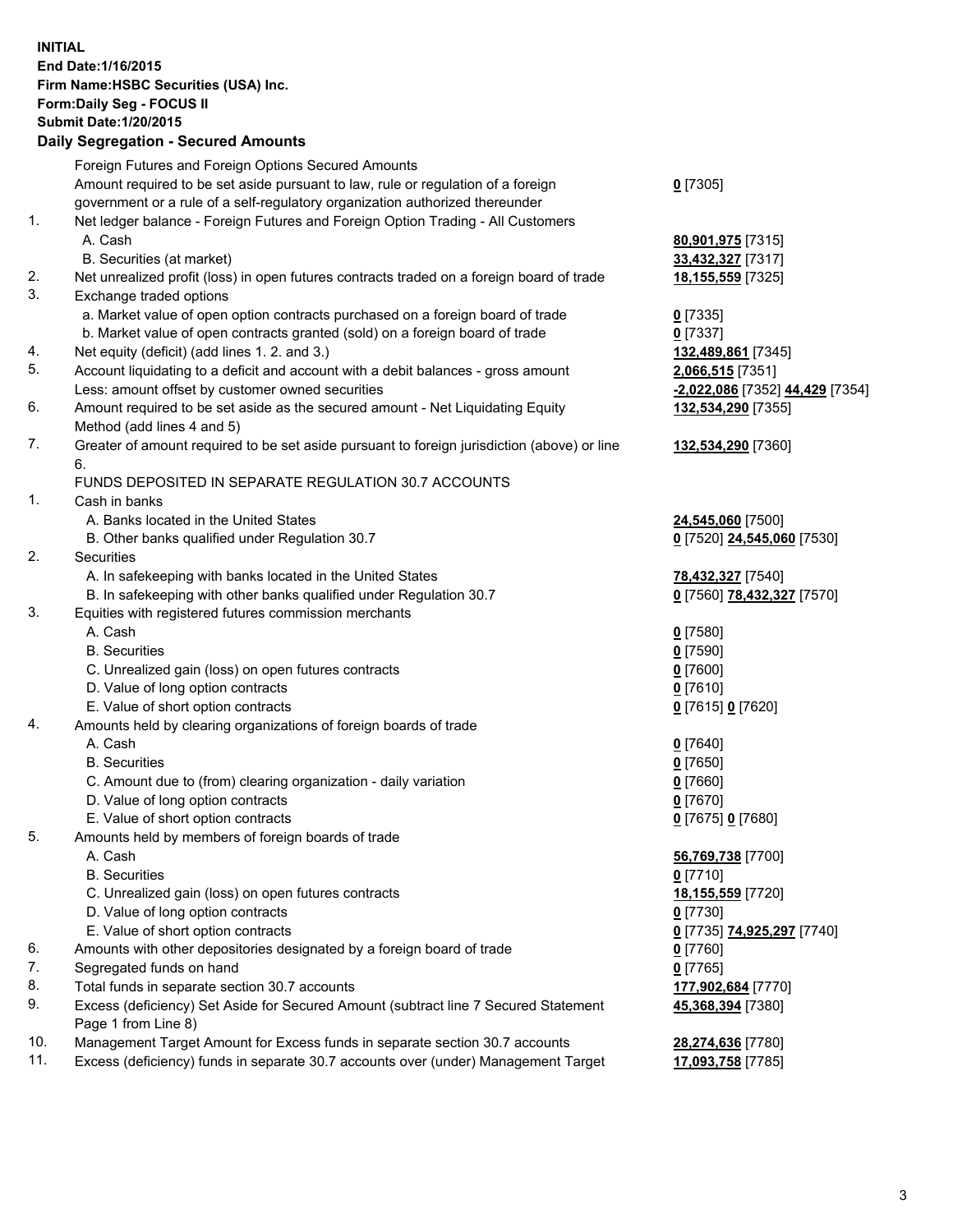| <b>INITIAL</b>                            | End Date: 1/16/2015<br>Firm Name: HSBC Securities (USA) Inc.<br>Form: Daily Seg - FOCUS II                    |                               |  |  |
|-------------------------------------------|---------------------------------------------------------------------------------------------------------------|-------------------------------|--|--|
| <b>Submit Date: 1/20/2015</b>             |                                                                                                               |                               |  |  |
| Daily Segregation - Segregation Statement |                                                                                                               |                               |  |  |
|                                           |                                                                                                               |                               |  |  |
| 1.                                        | SEGREGATION REQUIREMENTS(Section 4d(2) of the CEAct)                                                          |                               |  |  |
|                                           | Net ledger balance<br>A. Cash                                                                                 |                               |  |  |
|                                           |                                                                                                               | 527,410,821 [7010]            |  |  |
| 2.                                        | B. Securities (at market)                                                                                     | 587,863,399 [7020]            |  |  |
| 3.                                        | Net unrealized profit (loss) in open futures contracts traded on a contract market<br>Exchange traded options | -63,591,087 [7030]            |  |  |
|                                           | A. Add market value of open option contracts purchased on a contract market                                   | 122,532,192 <sub>[7032]</sub> |  |  |
|                                           | B. Deduct market value of open option contracts granted (sold) on a contract market                           | -12,904,990 [7033]            |  |  |
| 4.                                        | Net equity (deficit) (add lines 1, 2 and 3)                                                                   | 1,161,310,335 [7040]          |  |  |
| 5.                                        | Accounts liquidating to a deficit and accounts with                                                           |                               |  |  |
|                                           | debit balances - gross amount                                                                                 | 4,448,470 [7045]              |  |  |
|                                           | Less: amount offset by customer securities                                                                    | -4,447,984 [7047] 486 [7050]  |  |  |
| 6.                                        | Amount required to be segregated (add lines 4 and 5)                                                          | 1,161,310,821 [7060]          |  |  |
|                                           | FUNDS IN SEGREGATED ACCOUNTS                                                                                  |                               |  |  |
| 7.                                        | Deposited in segregated funds bank accounts                                                                   |                               |  |  |
|                                           | A. Cash                                                                                                       | 21,647,423 [7070]             |  |  |
|                                           | B. Securities representing investments of customers' funds (at market)                                        | $0$ [7080]                    |  |  |
|                                           | C. Securities held for particular customers or option customers in lieu of cash (at<br>market)                | 75,271,283 [7090]             |  |  |
| 8.                                        | Margins on deposit with derivatives clearing organizations of contract markets                                |                               |  |  |
|                                           | A. Cash                                                                                                       | 240,879,129 [7100]            |  |  |
|                                           | B. Securities representing investments of customers' funds (at market)                                        | 202,206,487 [7110]            |  |  |
|                                           | C. Securities held for particular customers or option customers in lieu of cash (at<br>market)                | 512,592,115 [7120]            |  |  |
| 9.                                        | Net settlement from (to) derivatives clearing organizations of contract markets                               | 78,737,279 [7130]             |  |  |
| 10.                                       | Exchange traded options                                                                                       |                               |  |  |
|                                           | A. Value of open long option contracts                                                                        | 122,532,192 <sub>[7132]</sub> |  |  |
|                                           | B. Value of open short option contracts                                                                       | -12,904,990 [7133]            |  |  |
| 11.                                       | Net equities with other FCMs                                                                                  |                               |  |  |
|                                           | A. Net liquidating equity                                                                                     | 21,244,965 [7140]             |  |  |
|                                           | B. Securities representing investments of customers' funds (at market)                                        | $0$ [7160]                    |  |  |
|                                           | C. Securities held for particular customers or option customers in lieu of cash (at<br>market)                | $0$ [7170]                    |  |  |
| 12.                                       | Segregated funds on hand                                                                                      | $0$ [7150]                    |  |  |
| 13.                                       | Total amount in segregation (add lines 7 through 12)                                                          | 1,262,205,883 [7180]          |  |  |
| 14.                                       | Excess (deficiency) funds in segregation (subtract line 6 from line 13)                                       | 100,895,062 [7190]            |  |  |
| 15.                                       | Management Target Amount for Excess funds in segregation                                                      | 50,000,000 [7194]             |  |  |
| 16.                                       | Excess (deficiency) funds in segregation over (under) Management Target Amount                                | 50,895,062 [7198]             |  |  |

16. Excess (deficiency) funds in segregation over (under) Management Target Amount Excess